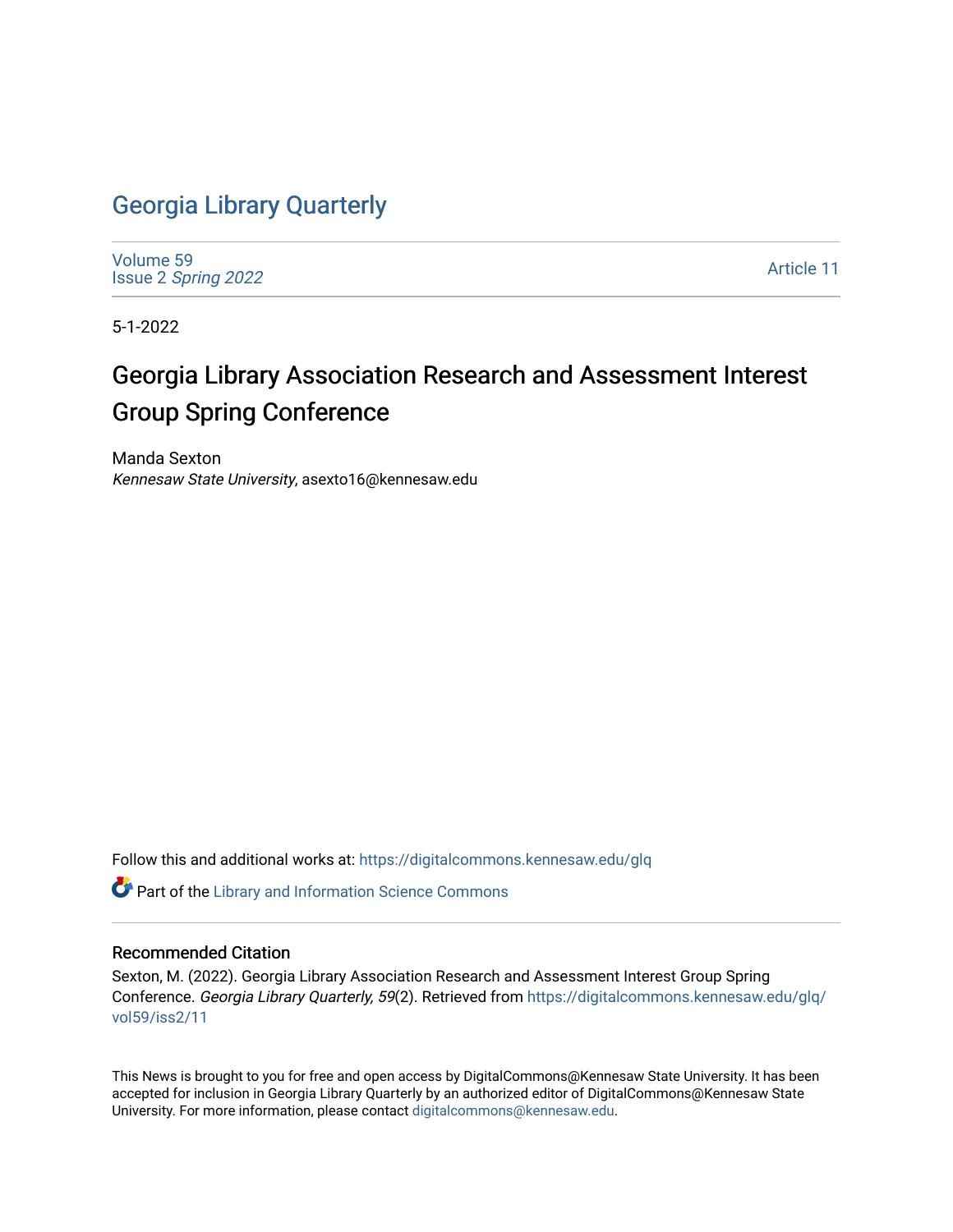

## **Georgia Library Association Research and Assessment Interest Group's Spring Conference**

The COVID-19 pandemic might be altering nearly all our lives, but the Georgia Library Association's Research and Assessment Interest Group (RAIG) continued with another year of a half day conference showcasing Georgia libraries' efforts towards assessment, the user experience, and data-driven decision making. On March 25, 2022, three organizers, seven presenters, and over 40 attendees came together online to discuss assessment under this year's theme of "Community Building and Engagement." Despite all the difficulties COVID has caused, Georgia libraries have not stopped engaging and building connections to their communities through the continuous assessment and improvement of their resources and services. The conference began with three 20-minute sessions:

- The program started out with "Every Little Bit Helps: Participating in Mass Digitization As A Small Institution" by Derek Otis of Oglethorpe University. Derek discussed the role of Massive Digital Libraries (MDLs) such as HathiTrust and Internet Archive, and how smaller libraries can impact their collection through formal partnerships.
- Next, Wilhelmine Randtke of Georgia Southern University discussed "Locking In the Status Quo For Business: Recent Changes to U.S. Data Privacy Law and Long-Term Impacts on Data Collection." She covered the hot issue of data privacy in libraries and the need for laws protecting the privacy of our users' data such as the Uniform Personal Data Protection Act that has been adopted by some states.

• Lamonica Sanford of Georgia College & State University Library took the reins and lead the group through the power of LibInsight in her presentation "Snapshots of the Library: Using Libinsight to Store, Analyze, and Share Data That Begin to Tell a Library's Story." The Springshare product can be used to create datasets and dashboards to share the library's value with stakeholders and other libraries that use Springshare products.

Following the 20-minute presentations, the program moved into the 10-minute showcases.

- In "Supporting Your Research with Grants," Emily Thornton and Micki Waldrop of Brenau University outlined the steps to find and apply for grants to support the research and assessment in your library. They illustrated using their own examples with a "do" and "don't do" presentation.
- Following, Patrice Williams of the Atlanta University Center Robert W. Woodruff Library showcased her library's use of LibQual during the pandemic in, "LibQual Survey Implementation: Innovative Engagement Through Strategic Partnerships." They included their marketing materials and the strategic campus partnerships to make it a successful assessment initiative.
- Kelli-Anne Gecawich of Georgia Southern University finished the presentation period detailing the use of whiteboards for library assessment in her presentation, "Today I Feel\_\_\_\_: Building Community in an Academic Library Through Whiteboards." The whiteboard